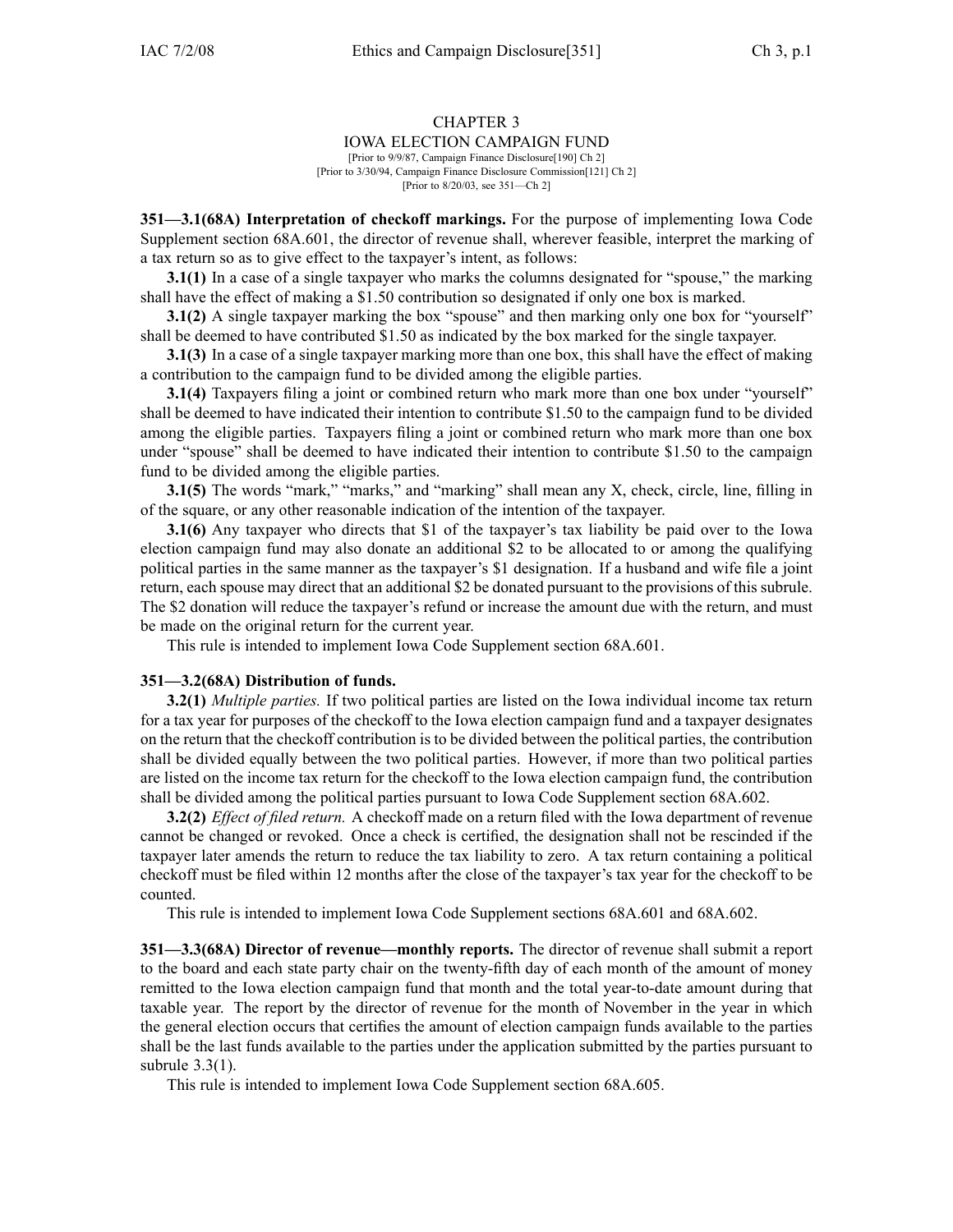**351—3.4(68A) Funds—application and transfer.** Iowa election campaign fundsshall be applied for by and transferred to political parties eligible to receive such funds in <sup>a</sup> manner that substantially complies with the following:

**3.4(1)** *Time requirements.* Upon the director of revenue's receipt of the party's application for funds, the party may reques<sup>t</sup> the transfer of all or any par<sup>t</sup> of the election campaign funds to which it is presently entitled. However, the last claim voucher for <sup>a</sup> year in which <sup>a</sup> general election occurs should be submitted to the director of revenue no later than November 25. The last warrant written by the director of revenue in <sup>a</sup> general election should be issued to the political party no later than December 1.

**3.4(2)** *Additional funds.* The director of revenue shall, after making the last payment, commence to accumulate any additional funds received by that office from the department of revenue and shall hold them for distribution according to these rules for the next succeeding general election. Accumulation of funds shall not be construed to include any funds not utilized by <sup>a</sup> political party that revert to the general fund of the state pursuan<sup>t</sup> to Iowa Code Supplement section 68A.607.

**3.4(3)** *Interest statements.* Each year the treasurer of state shall submit to the director of revenue and to the board <sup>a</sup> statement detailing the amount of interest income credited to the state account of each political party during the 12-month period ending November 30.

This rule is intended to implement Iowa Code Supplement section 68A.605.

## **351—3.5(68A) Nonlegitimate Iowa election campaign fund expenses; documentation; return of funds.**

**3.5(1)** *Prohibited during primary election.* Funds accumulated in the Iowa election campaign fund shall not be used to expressly advocate the nomination, election, or defeat of any candidate during the primary election. This prohibition also applies when two or more candidates from the same party seek office in <sup>a</sup> special election.

**3.5(2)** *Limitation on types of expenditures.* The Iowa election campaign fund may only be used to purchase services or items set out in this rule or as otherwise permitted by the board.

**3.5(3)** *Documentation by political parties.* The chair of each political party receiving funds from the Iowa election campaign fund shall provide invoices and canceled checks or cash receipts for all expenditures related to such funds. The funds shall be maintained in <sup>a</sup> separate account. Upon completion of each general election cycle, the board shall conduct an audit of the expenditure records maintained by each political party receiving funds from the Iowa election campaign fund. Party records relating to expenditures from the Iowa election campaign fund shall be maintained by the party for <sup>a</sup> period of five years.

**3.5(4)** *Return of funds.* If the board determines that any part of the funds have been used for improper expenses, the board may order the political party or candidate to return all or any par<sup>t</sup> of the total funds paid to that political party for that election. When such funds are returned, the funds shall be deposited in the general fund of the state.

This rule is intended to implement Iowa Code Supplement sections 68A.605 and 68A.606.

**351—3.6(68A) Legitimate campaign expenses.** All Iowa election campaign funds shall be used only for legitimate campaign expenses. "General election" as used in these rules shall be the same as defined in Iowa Code section 39.3.

**3.6(1)** *General election candidates.* Any expenditure that expressly advocates the nomination, election, or defeat of <sup>a</sup> candidate during the general election or <sup>a</sup> special election that does not involve two or more candidates from the same political party.

**3.6(2)** *Party staff.* Party staff and general election campaign staff salaries, fringe benefits and applicable payroll taxes, including travel expenses, lodging, and food for party staff and general election campaign candidates and staff. Each staff person must be listed by name, the amount paid as net salary, fringe benefits, applicable payroll taxes and the amount paid for expenses.

**3.6(3)** *Party activities.* Travel expenses, lodging and food for public officials who promote party activities or travel with general election candidates in campaign activities.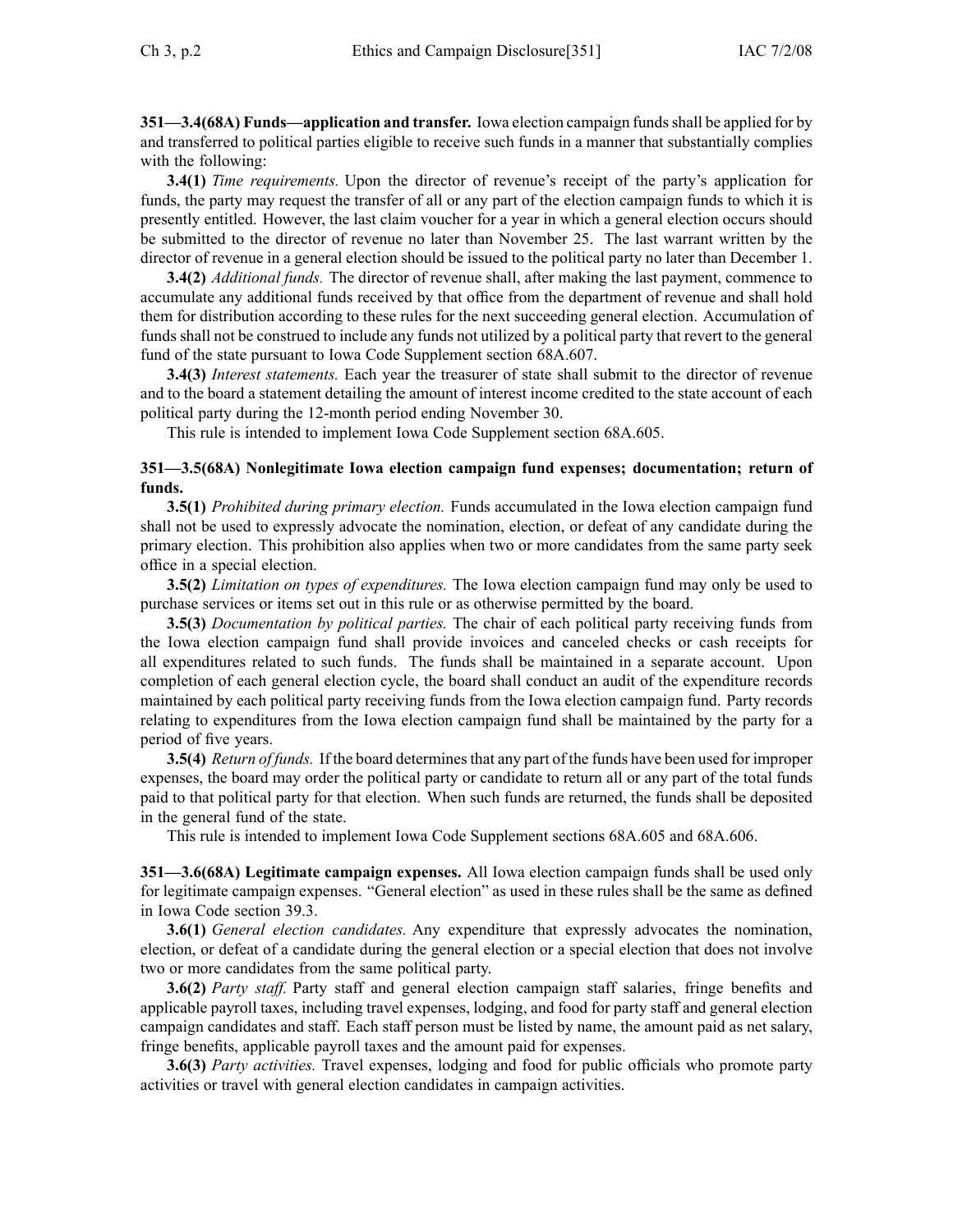**3.6(4)** *Building costs.* Building costs, utilities, and maintenance for the office locations of the state political parties or general election candidates.

**3.6(5)** *Office expenses.* Expenses of the office operations of the political parties, including printing and copying charges, postage costs, telephone charges, computer services, bank charges, election records, parking costs and miscellaneous office supplies used during the general election.

**3.6(6)** *Candidate recruitment.* Party expenses for the initial recruitment of candidates for public office by the political parties are allowed.

**3.6(7)** *Expenses by volunteers.* Expenses for volunteer activities, meeting costs, and fundraising costs during the general election.

This rule is intended to implement Iowa Code Supplement sections 68A.605 and 68A.606.

**351—3.7(68A) Loss of party status.** A political party that loses its status as <sup>a</sup> political party by failing to meet the requirements of Iowa Code section 43.2 shall no longer be entitled to funds from the Iowa election campaign fund. This prohibition commences on January 1 of the year following the general election, and any subsequent funds designated to go to <sup>a</sup> party that has lost its party status shall revert to the general fund of the state.

This rule is intended to implement Iowa Code Supplement sections 68A.602 through 68A.607.

**351—3.8(68A) Filing ofIowa election campaign fund report.** Pursuant to Iowa Code section 68A.606, each state political party shall produce evidence to the board no later than January 25 of each year that all income tax checkoff funds received from the Iowa election campaign fund were utilized exclusively for campaign expenses. A state political party filing <sup>a</sup> true and accurate repor<sup>t</sup> under this rule shall be deemed to be in compliance with the statute.

**3.8(1)** *Filing of report.* A state political party shall file an Iowa election campaign fund repor<sup>t</sup> disclosing all of the following for the period covered:

*a.* The period covered by the repor<sup>t</sup> and the name of the state political party.

*b.* A summary total of cash on hand at the beginning of the period, receipts received, expenditures made, and the ending balance for the period.

- *c.* A total of receipts received from the Iowa election campaign fund.
- *d.* The name of the source and the amount of interest or investment income received.

*e.* The name and mailing address of any person to whom an expenditure was made, including the date, purpose, and amount of each expenditure.

*f.* The date and signature of the person filing the report.

**3.8(2)** *When filed.* The repor<sup>t</sup> shall be filed on or before January 25 of each year. If the due date falls on <sup>a</sup> weekend or holiday, the reporting deadline shall be extended to the next business day.

**3.8(3)** *Place of filing.* The repor<sup>t</sup> shall be filed with the board at 510 E. 12th Street, Suite 1A, Des Moines, Iowa 50319. The repor<sup>t</sup> may be filed by fax at (515)281-3701. A repor<sup>t</sup> filed by mail shall be postmarked with <sup>a</sup> United States Postal Service postmark on or before the due date.

**3.8(4)** *Failure to file.* A state political party that fails to timely file the repor<sup>t</sup> shall be assessed <sup>a</sup> \$50 civil penalty. A state political party seeking <sup>a</sup> waiver of an assessed civil penalty shall follow the procedure set out in rules 351—4.60(68B) and 351—4.61(68B).

This rule is intended to implement Iowa Code sections 68A.606(1) and 68B.32A(8).

[Filed July 3, 1974; amended June 2, 1975]

[Filed 4/22/76, Notice 3/8/76—published 5/17/76, effective 6/21/76]

[Filed 7/19/76, Notice 4/19/76—published 8/9/76, effective 9/13/76]

[Filed 11/9/77, Notice 10/5/77—published 11/30/77, effective 1/4/78]

[Filed 12/3/79, Notice 10/3/79—published 12/26/79, effective 1/30/80]

[Filed 11/6/81, Notice 9/30/81—published 11/25/81, effective 1/1/82]

[Filed 6/1/84, Notice 1/4/84—published 6/20/84, effective 7/25/84]

[Filed 8/21/87, Notice 6/17/87—published 9/9/87, effective 10/14/87]

[Filed 3/11/94, Notice 1/5/94—published 3/30/94, effective 5/4/94]